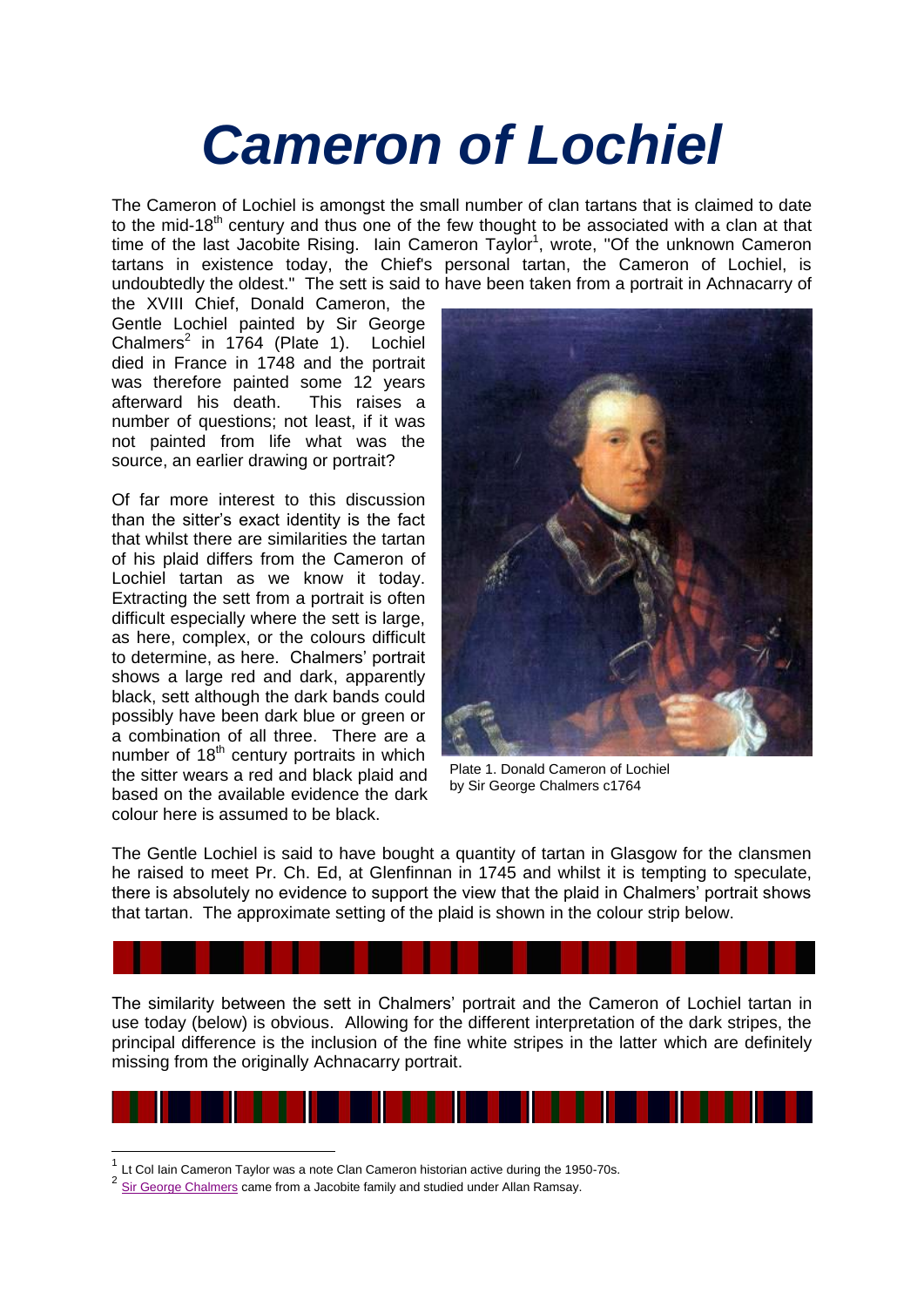The Lochiel tartan worn today<sup>3</sup> was first recorded in the Smith brothers' book<sup>i</sup> where they said of it:

*"The pattern here given was sent to us by Lochiel, the undoubted Chief of the Clan, who says it is what he has always considered the Tartan of the Camerons, and is the same as represented upon a portrait of one of his ancestors, in the possession of Sir Duncan Cameron of Collart<sup>4</sup> ."*

Sir Duncan Cameron of Fassifern and Callart<sup>5</sup> died without a male heir and the portrait disappeared. It may have been left to his daughter Christina<sup>6</sup> or, it may have gone to the Chief as the nearest male heir. Either possibility raises the intriguing prospect that the portrait shows a different sitter? If that were the case then John Cameron of Fassifern, brother of the Gentle Lochiel is a possible contender.

The Smiths' comment is evidence that as early as the late  $1840s<sup>7</sup>$  the Chief considered the Lochiel tartan as the correct clan sett. But what the source of the tartan was that Lochiel sent to the Smiths is unclear. Most, if not all, of the plates in the their work were copied from samples supplied by Wilsons of Bannockburn, either directly or via the various Chiefs and it seems likely that they would have been the source of the Lochiel tartan too. The current Chief inherited a joined plaid in this sett that is thought to date to c1820-40 which if true would almost certainly be of Wilsons' cloth and would add support to them being the source of the Smiths' sample. The precise dating of this setting is clouded by the misattribution of two other portraits of the Gentle Lochiel both of which have been confused with the original one by Chalmers. For ease of comparison the three are shown together in historical order (Plates 2-4).



Plate 2. Donald Cameron of Lochiel by Sir George Chalmers 1764.



Plate 3. Donald Cameron of Lochiel Blaikie Collection c1800-20.



Plate 4. Donald Cameron of Lochiel Artist Unknown post 1850.

The engraving in Plate 3 is taken from the Blaikie Collection<sup>ii</sup> and clearly shows the sett worn today. The print is plainly based on the original portrait with minor differences including the 'extra' white lines. The origins of the engraving are unclear but are presumed to be based on an earlier portrait, either the original one or possibly the one mentioned by the Smiths, if that was a different one in which case it was probability a late 18<sup>th</sup> or early 19<sup>th</sup> century copy.

<sup>3</sup> Wilsons of Bannockburn produced a completely different *Lochiel* tartan c1780-1820, later renamed and still sold as *Munro*.

 $^4$  2<sup>nd</sup> Baronet of Fassifern. The title fell into abeyance when Cameron died without a male heir in 1863.

<sup>5</sup> Sir Duncan's father, the 1st Baronet, was the Gentile Lochiel's cousin and Sir Duncan therefore Lochiel's nephew.

<sup>6</sup> Married Alexander (Cameron) Campbell, of Monzie and Inverawe.

<sup>7</sup> The standard Clan Cameron tartan first appeared in the Sobieski Stuarts'1842 *Vestiarium Scoticum* so either the Chief had used the Lochiel tartan for longer or did not consider the Stuarts' tartan as genuine, or both.